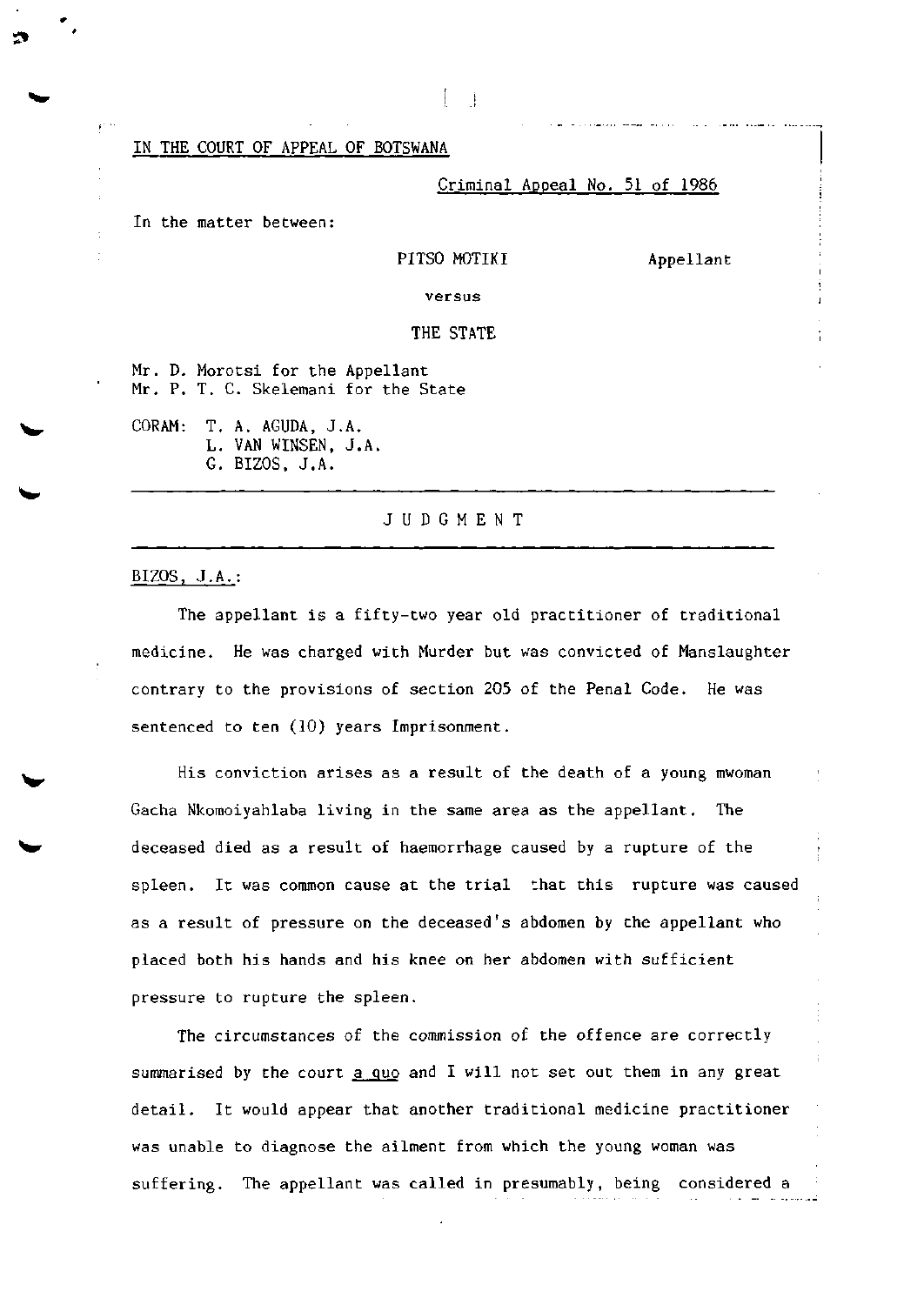more experienced, and more competent practitioner. After throwing his bones the appellant told the deceased that she had committed an abortion *\*  on herself when pregnant for approximately a month and that the placenta had remained in her womb. The appellant denied this version and said that! his diagnosis was somewhat different he diagnosed that there was blood in the womb. It was common cause that the appellant then started treating the deceased by pressing very heavily on her stomach with his hands and knee. According to the evidence of some of the witnesses at one stage the deceased screamed. The appellant admitted this but he did not describe the action of the deceased as a scream but as a groan. The young woman became worse instead of better. The appellant was called in again. He must have been very concerned about her condition because according to the evidence he spent the night with the deceased trying to restore her  $\overline{A}$ ealth. The relatives of the deceased were very concerned about her health and called a further tradition doctor but that did not help.

The cause of death was given as haemorrhage due to the rupture of the spleen. The doctor who performed the post mortem examination indicated that a considerable degree of pressure was required in order to rupture the spleen. In a demonstration before the trial Court to which a Court Orderly had consented, for the appellant to show how much force he had used, it is recorded that what the apellant described as moderate force he asked him to desist because the appellant was hurting him.

The appellant in his defence admitted that he did not have the necessary expertise to remove a placenta from a woman and would not attempt to do so. The Court a quo believed the evidence of the State witnesses and there is no reason why that finding should not stand.

 $\pm$  2 $\pm$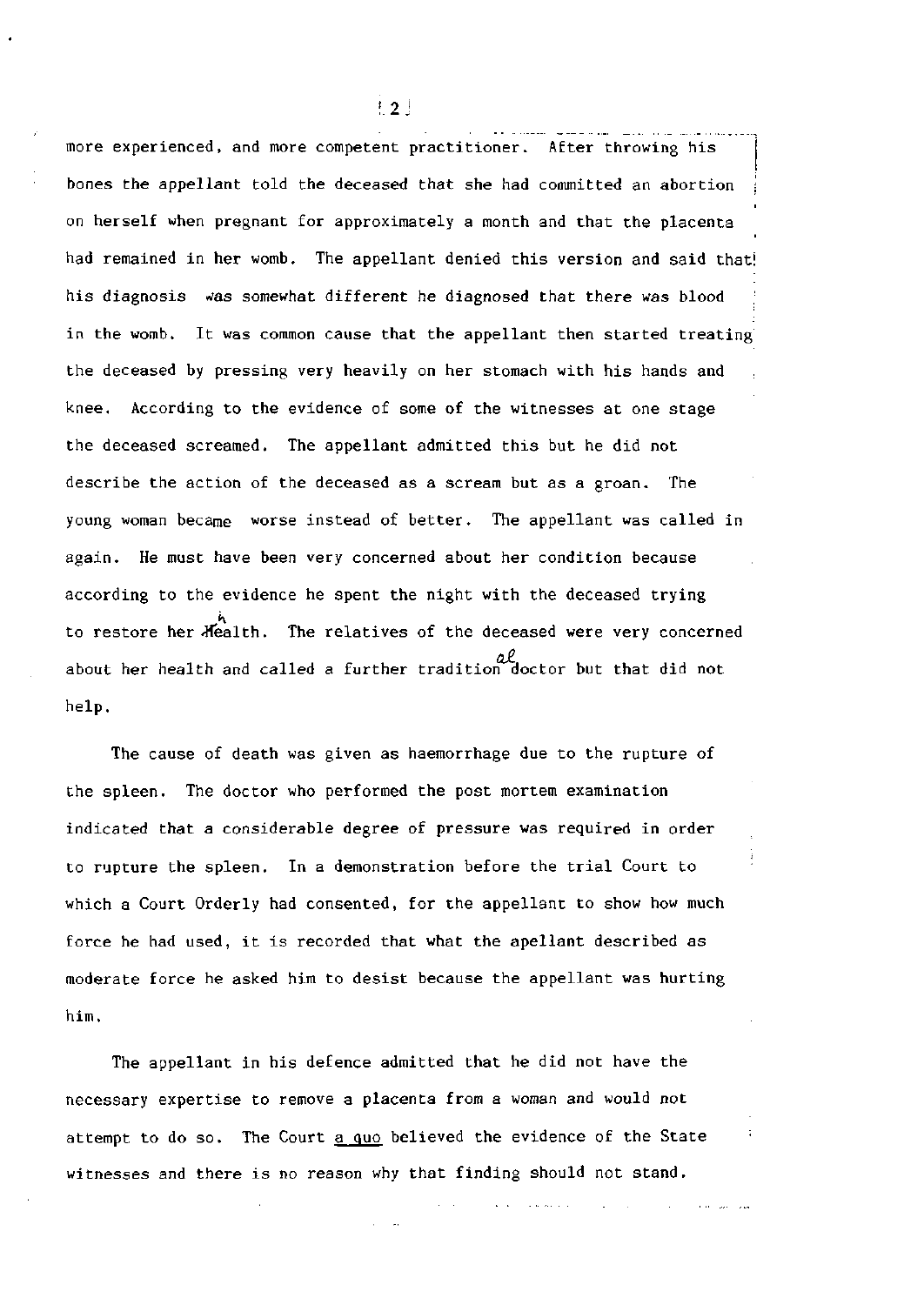The denial by the appellant was probably an attempt to try and avoid criminal responsibility for his action having admitted that he was not qualified to do what he tried to do. He said that he had been a traditional doctor for fifteen years and that the amount of pressure he used was not hard but he said "I did it soft". He said that it was unfortunate or bad luck that his action had caused death and he was remorseful about that. He further denied that the State witnesses' evidence that the deceased said 'why are you killing me' as at that time the deceased herself could not speak.

There was a tentative attempt to argue the merits. There can be no doubt that on the evidence the appellant was correctly convicted of Manslaughter. His Counsel did not attempt to persuade us to the contrary. In any event the appeal was only against sentence. Even if an application were made for a late filing of the appeal on the merits that would have been refused on the grounds that there was no possible prospect of success of the conviction being set aside. The difficult question of sentence has to be considered.

The principles on which the Court of Appeal may interfere with a sentence imposed by a trial Court are too well-known for me to repeat them. One of them is that the sentence may be interferred with if it induces a sense of shock. I am fortified in that conclusion by the very fair and proper attitude of Mr. Skelemani representing the State who said in his helpful heads of argument filed before us that the sentence of ten years imprisonment was disproportionate to the nature of the act committed by the appellant, that this Court was at large to substitute another sentence. Finding ourselves in that position we must examine the facts and circumstances and decide what would be a proper sentence. Medical negligence is not confined to practitioners of traditional medicine.

 $\lfloor$  3.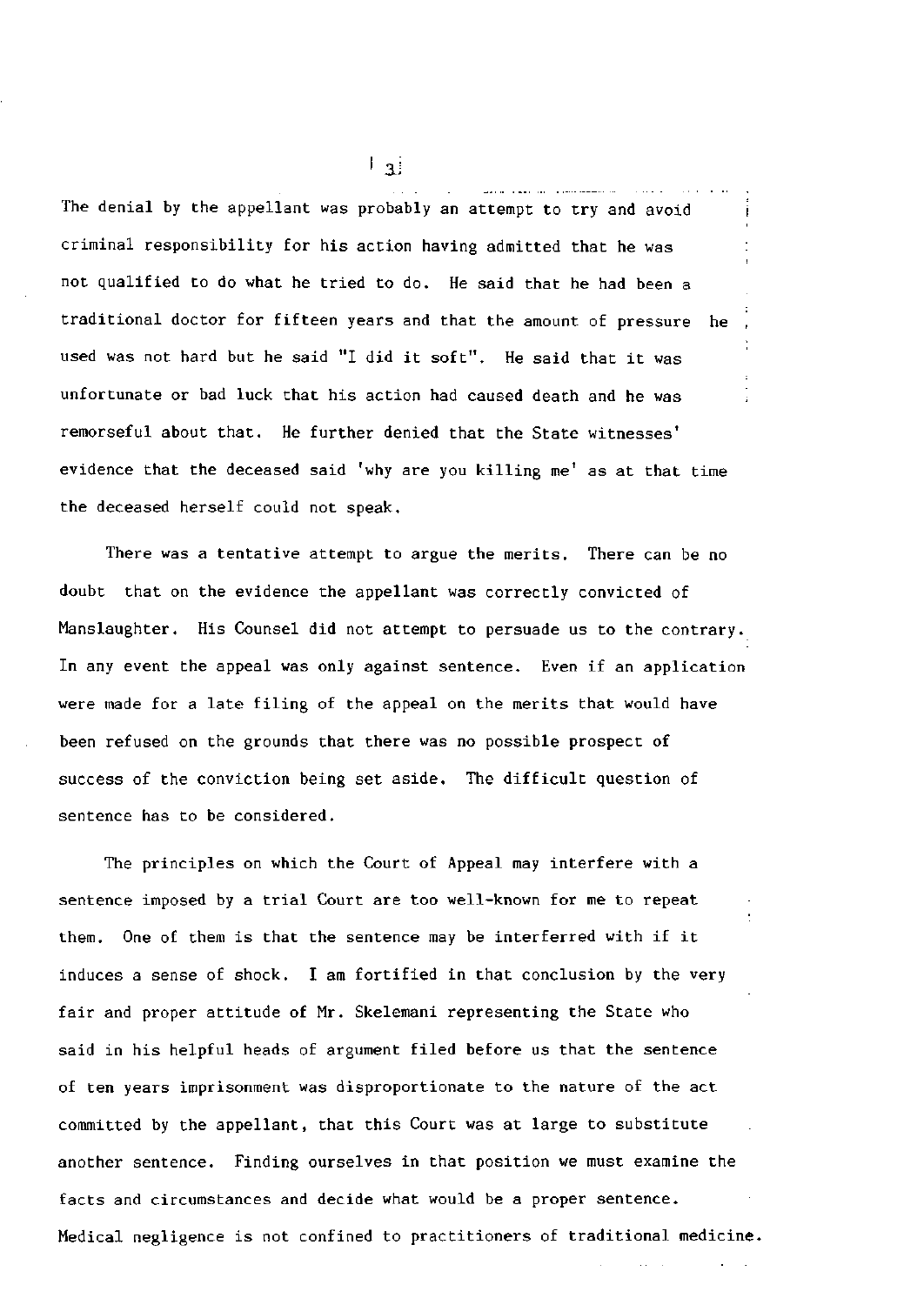No member of this court has heard of a term of ten years imprisonment on anyone, for negligent conduct even though death may have ensued. Some guidance may be obtained from the provisions of section 244 of the Penal Code headed "Criminal Recklessness and Negligence" which provides -

"Any person who in a manner so rash or negligent as to endanger human life or to be likely to cause harm to any person -

(e) gives medical or surgical treatment to any person whom he has undertaken to treat;

is guilty of an offence."

In terms of section 245 the punishment is six months imprisonment.

An offence created by section 244 and section 245 presupposes that there has been no death. In the present case there was a most unfortunate and all probability unnecessary death of a young woman. That factor takes this case out of the maximum sentence imposed by these two sections but it will be wrong to ignore them altogether.

The practice of traditional medicine is accepted or tolerated in Botswana. Provisions of section 220 of the Penal Code are that

"It is the duty of every person who, except in the case of necessity, undertakes to administer surgical or medical treatment to any other person, or to do any other lawful act which is or may be dangerous to human life or health, to have reasonable skill and to use reasonable care in doing such act; and he is held to have caused any consequences which result to the life or health of any person by reason of any omission to observe or perform that duty."

The Penal Code does not provide that it has to be a qualified or licensed practitioner that owes that duty but that duty is owed by everyone.

On the facts there can be no doubt that this was a negligent and indeed what may be described as a reckless act. This does not, however, mean that a fifty-two year old man should be sent to prison for a

 $\begin{bmatrix} 4 \end{bmatrix}$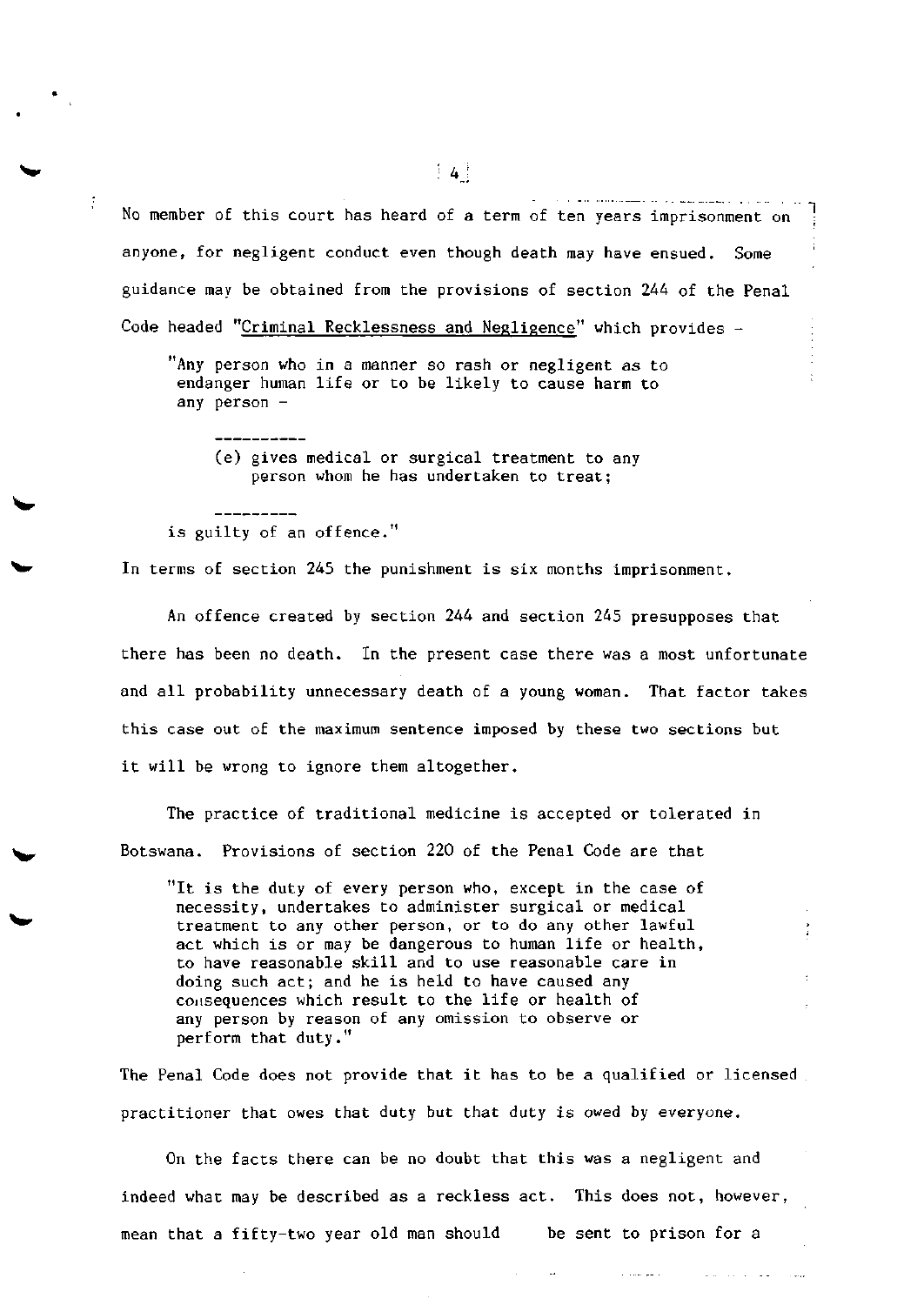period of ten years for his negligence.

The Courts should, try and find other ways of punishing people who behave in the way the appellant has done.

We were informed, and it appeared to be common cause that the appellant received remuneration for what he did. Far from  $\widetilde{\mathbf{z}}$ uring the deceased he negligently killed her; the death of the deceased has probably lowered his reputation in the area in which he lives and his prectise is most likely to be affected by her death.

Nevetheless, we believe that a sentence should be imposed which will serve as a deterrent to the appellant and others who undertake similar work so that unnecessary deaths do not occur. A term of imprisonment was called for in view of the gross negligence of the appellant. We were told that the appellant has been in prison since some day in June, 1985. He has been in prison for more than one year both as awaiting his trial and as a convicted prisoner. I am of the view that keeping him in prison for any longer period would not serve any useful purpose. On the other hand the sentence to be imposed should bring home to him that he must desist from trying to do what he is not qualified to do.

We enquired whether or not the appellant is a man of means. We were told that he was not because of his incaceration for almost 18 months, It would appear from the record, however, that the appellant has some assets and there is nothing in my view as to why he should not be fined for the reckless act he committed.

I would confirm the conviction of Manslaughter. I would delete the sentence of ten years imprisonment and substitute therefor the following - The accused is sentenced to one year's imprisonment to run from the date of his arrest in June, 1985. He is further sentenced to a fine of P200,00 or in default of payment to a further period of imprisonment of six months